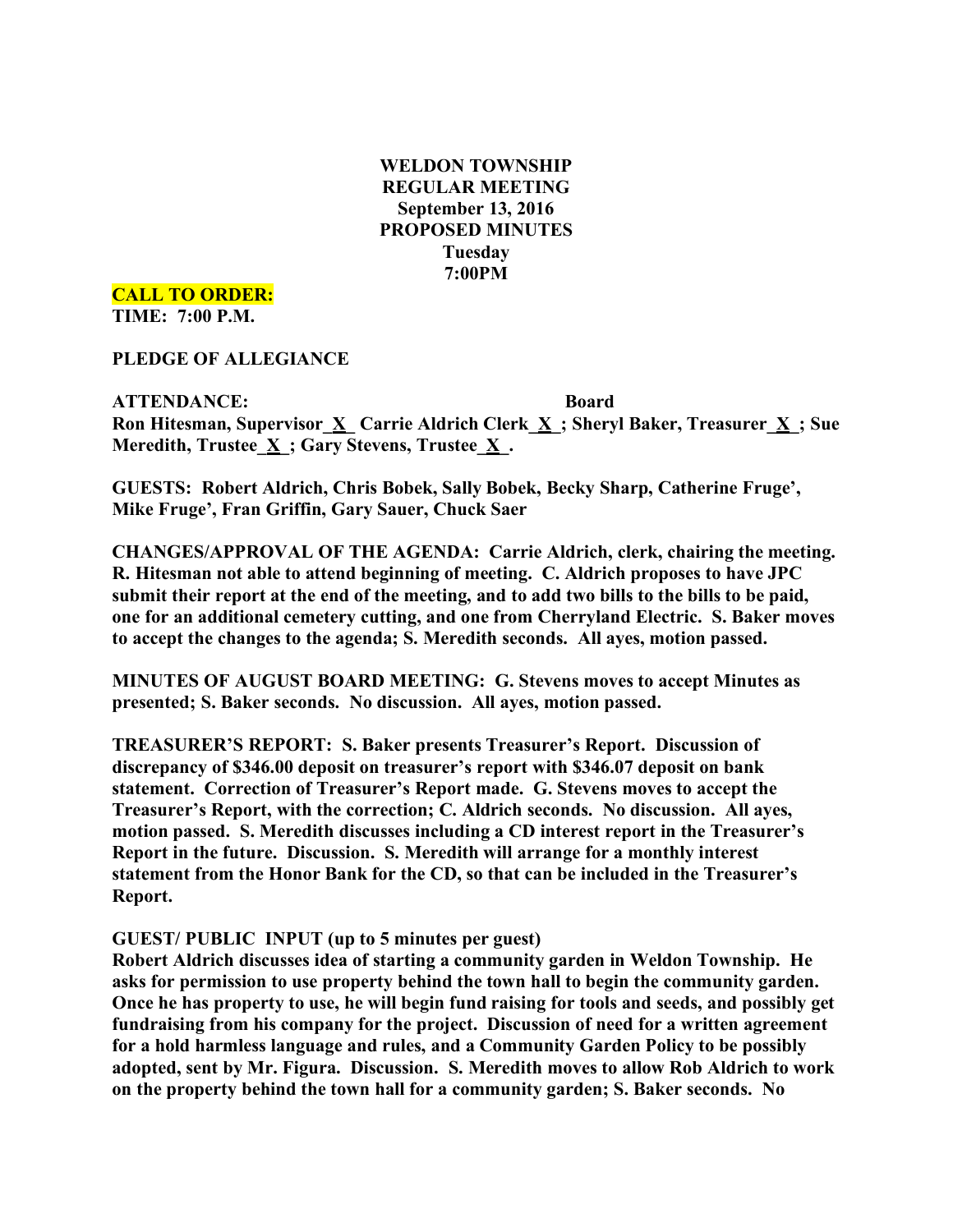**discussion. All ayes, motion passed. R. Hitesman enters and takes over chairing the meeting.**

**Becky Sharp speaks regarding blight and property negligence. Discussion.**

**Mike Fruge' speaks regarding a formal complaint he's made regarding blight. Discussion.**

**Gary Sauer discusses public hearing on budget for Board of Commissioners. September 28 at Ramsdell Theatre at 7:00 p.m. is a State Revenue Sharing informational meeting. Work on Veterans Memorial has begun. November 11th, Veterans Day, there will be a ceremony at 2:00 p.m. Sue Meredith requests an update on The Maples. Discussion. (50;00)**

#### **REPORTS:**

**ZONING ADMINISTRATOR: C. Meredith has issued a permit to Roger and Cindy Wiegers for an Amish-style cabin, 16' x 48', on 4" x 6" runners. Robert Kjolhede on Joyfield Road has been issued a permit for a house with a two-car attached garage and a pole barn. JPC had an after-the-fact meeting for a permit for an antenna placed on a ski lift at Crystal Mountain. That antenna will cover the area in case of emergencies for 911. Production Industries has given no correspondence to Weldon Township. Mr. Meredith is attempting to contact Craig Haney regarding a travel trailer on his property on Wolfe Rd. Mr. Meredith is attempting to speak with the company providing broadband to the Village of Thompsonville regarding a permit they need to apply for. Mr. Meredith finalized the land division out by the cemetery for Joy Meachum. They may be looking for a tax rebate from the Village of Thompsonville or Weldon Township, since it appears the Meachum family has paid taxes for property on the east side of second street that, back in 1951, was never on their tax information. Mr. Meredith also reported regarding the Village of Thompsonville and Colfax Township. Mr. Meredith requests Weldon Township send him to a webinar on land divisions, for \$55. Discussion. G. Stevens moves to allow C. Meredith to attend the webinar on land divisions; C. Aldrich seconds. All ayes, motion passed.**

**LIQUOR INSPECTOR REPORT: R. Hitesman reports on liquor inspections for the month.**

**BUDGET: C. Aldrich presents budget report. Money will be moved from the contingency fund to cover the overage in the cemetery fund before the end of the fiscal year. C. Aldrich will discuss correction for budget line 6560, Payroll Expenses, with the auditors. G. Stevens moves to accept the budget report as presented; S. Baker seconds. All ayes, motion passed.**

**NUISANCE ABATEMENT REPORT: C. Bobek presents nuisance abatement report. A complaint was made the previous day regarding a property on Dair Mill Rd. Mr. Hitesman will speak with the property owner. Discussion. A barn has collapsed on Lindy Road, but the property owner is working on cleaning it up.**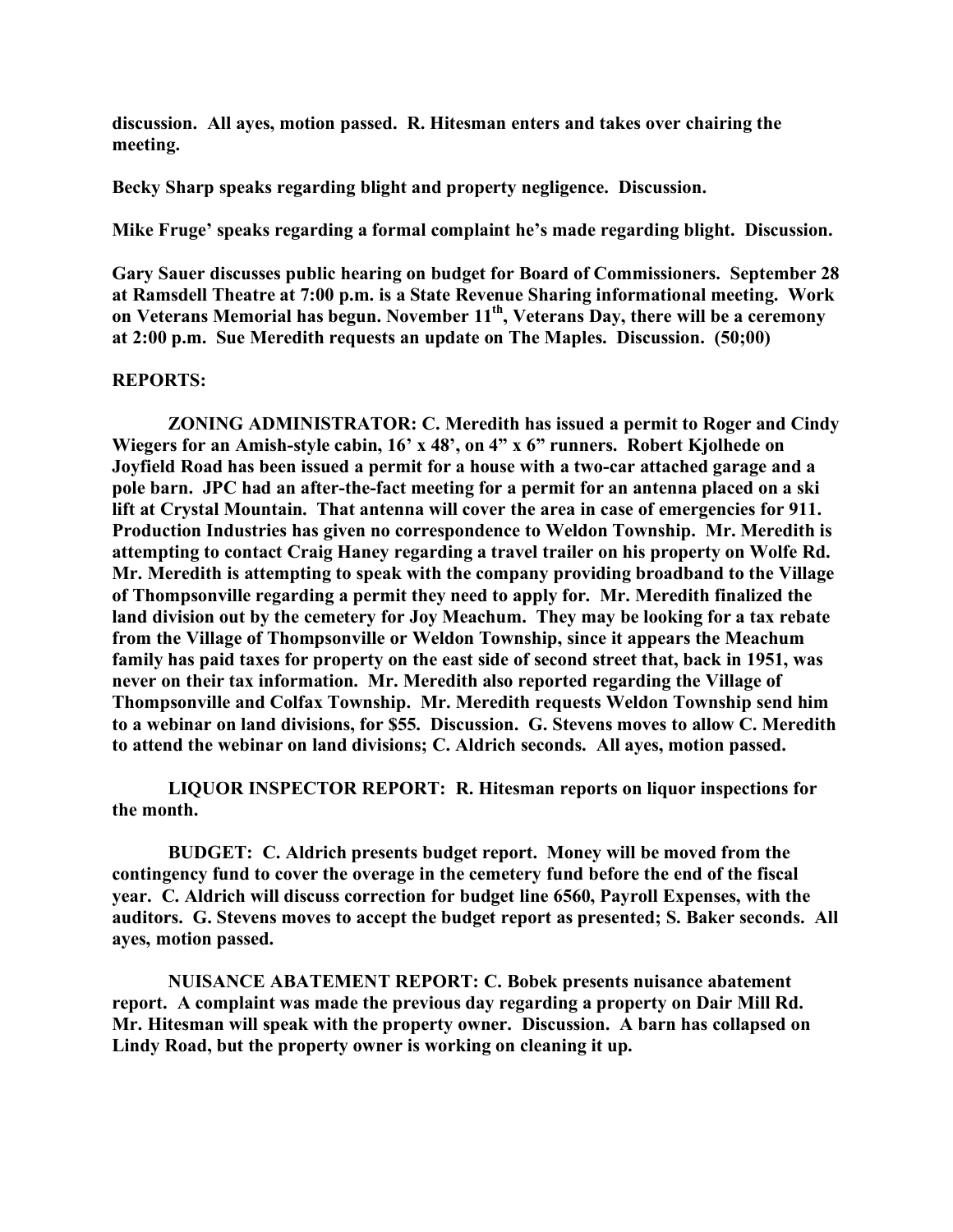**SUPERVISOR COMMENTS: R. Hitesman reports on a letter sent to Mark Magee, drafted by the township attorney, referencing the campground and the Transient Activity Ordinance. Mr. Magee responded by mail. Discussion. Clerk will contact township attorney to ask whether Mr. Magee's letter represents an actual FOIA request, and if so, how the township should respond. C. Meredith says the airport should be required to get a transient activities permit as well, even though they operate on village property. Discussion. G. Stevens states that private events, such as weddings and reunions, do not require a transient activities permit. R. Hitesman moves to have clerk contact Mr. Figura regarding Mr. Magee's letter; G. Stevens seconds. All ayes, motion passed. C. Bobek would like the record to show that Mr. Magee's was hand-delivered a copy of the ordinance, and that he was aware of the rules of the transient activities ordinance.**

**R. Hitesman discussed guard rails with the road commission. The road commission would allow Weldon Township to put guard rails in on Lindy Road, at a cost of \$30,- to \$33,000. Discussion.**

**CLERK COMMENTS: C. Aldrich spoke with MTA, and Baird Cotter and Bishop. The township is fine to raise the income of contract employees, to offset the taxes now taken out of the previous contract employees wages. Clerk still needs to talk to Tom Lipinski about becoming an employee of the township, rather than an independent contractor. R. Hitesman moves to raise salaries of the hourly-rated employees to cover the cost of taxes taken from their paycheck, so that they receive their previous contracted hourly rate; C. Aldrich seconds. Clerk takes the roll call vote: Gary Stevens, abstains; Sue Meredith, aye; Ron Hitesman, yes; Carrie Aldrich, yes; Sheryl Baker, yes. Motion has passed.**

**C. Aldrich asked MTA if it was appropriate for Weldon Township to purchase a plaque for the Veterans Memorial. Catherine Mulhaupt from MTA says that the township may indeed pay for a plaque to go in the Veterans Memorial.**

**The new phone lines are in, by Acentek. There is one line in for the township, with an automated message that will direct the caller to their party. General questions will go to the clerk.**

**Clerk has received her new laptop, but needs Microsoft Office 2016 Business at a cost of \$99/year. That \$99/year will cover five computers. Clerk is requesting the township purchase her a copy of Microsoft Office 2016 for her laptop. Discussion. S. Meredith moves to allow clerk to purchase software; R. Hitesman seconds. All ayes, motion passed.**

**Clerk reports on the cemetery public meeting. Approximately 15 people came, hot dogs and iced tea were served. Discussion. One strong opinion that appeared at the meeting was that an xray should be done of the cemetery, and markers should be placed where bodies were buried, out of respect. Clerk did not receive the initial grant she applied for; S. Bobek has applied for another grant, and clerk will continue to apply for grants as well. Clerk would like to put together a survey to go into the winter tax bill, and have surveymonkey.com used for an online survey, as well. The cost for surveymonkey is \$25/month. Discussion. S. Baker moves to allow a survey to be placed into the winter taxes and the use of surveymonkey.com, S. Meredith seconds. All ayes, motion passed.**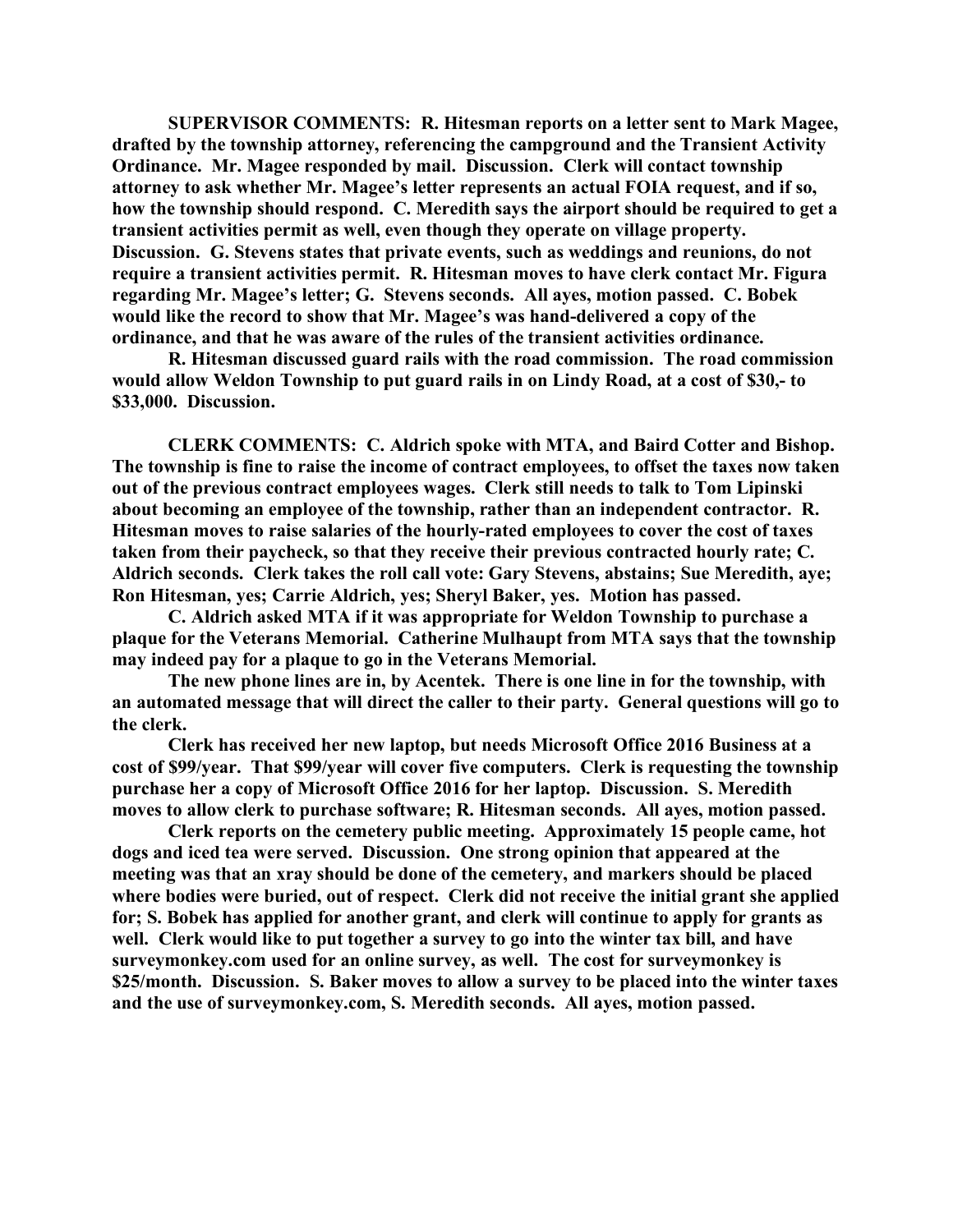## **UNFINISHED BUSINESS:**

**Clerk presents letter to Ema Francis, Logo Contest winner, for the Board's signature. Picture to be taken after board meeting. Announcement to be put on website and in paper.**

# **NEW BUSINESS:**

**Discussion of Weldon amending Transient Activities Ordinance to include bond posting. Discussion. R. Hitesman moves to have Figura Law Firm to create language amending the Transient Activities Ordinance, C. Aldrich seconds. All ayes, motion passed.**

**Board discusses Civil Infractions Ordinance created by Figura Law Firm. Tabled to be discussed at next meeting.**

**Discussion November Treasurer training for treasurer. C. Aldrich moves that, whomever the treasurer is in November 2016, that they take the Treasurer's Guide to Tax Collection training from MTA, R. Hitesman seconds. All ayes, motion passed.**

# **CURRENT BILLS:**

| Julie Lonn, 1 ¼ hr. Cleaning of Twp Hall           | 12.50      |
|----------------------------------------------------|------------|
| <b>David Kane, Monthly Website Maintenance</b>     | 60.00      |
| <b>Gary Stevens, Cemetery Maintenance</b>          | 90.00      |
| Craig Meredith, Day Use Park, Twp Mowing           | 275.00     |
| <b>US Postal Service, PO Box Annual Fee</b>        | 44.00      |
| <b>Sheryl Baker, Postage Reimbursement</b>         | 18.80      |
| <b>Richard Figura</b>                              | 526.50     |
| <b>The Pioneer Group</b>                           | 542.00     |
| <b>Election Workers</b>                            | 72.00      |
| <b>Dustin's Computer Repair</b>                    | 145.00     |
| <b>Chris Bobek, Nuisance Abatement Officer</b>     | 200.00     |
| <b>AcenTek</b>                                     | 131.27     |
| <b>Transworld Network</b>                          | 13.40      |
| <b>AFLAC, August Payment</b>                       | 286.05     |
| <b>VISA</b>                                        | 204.85     |
| <b>Dawn Olney, Benzie County Election Closeout</b> | 353.84     |
| D&W Mechanical                                     | 262.50     |
| <b>Bayside Printing</b>                            | 29.96      |
| GBS, Inc.                                          | 265.07     |
| <b>Tom Lipinski</b>                                | 102.78     |
| <b>Emma Francis</b>                                | 100.00     |
| <b>Carol Merrill, Assessor</b>                     | 1120.00    |
| <b>Board Salaries</b>                              | 2105.69    |
| <b>TOTAL</b>                                       | \$6,961.21 |